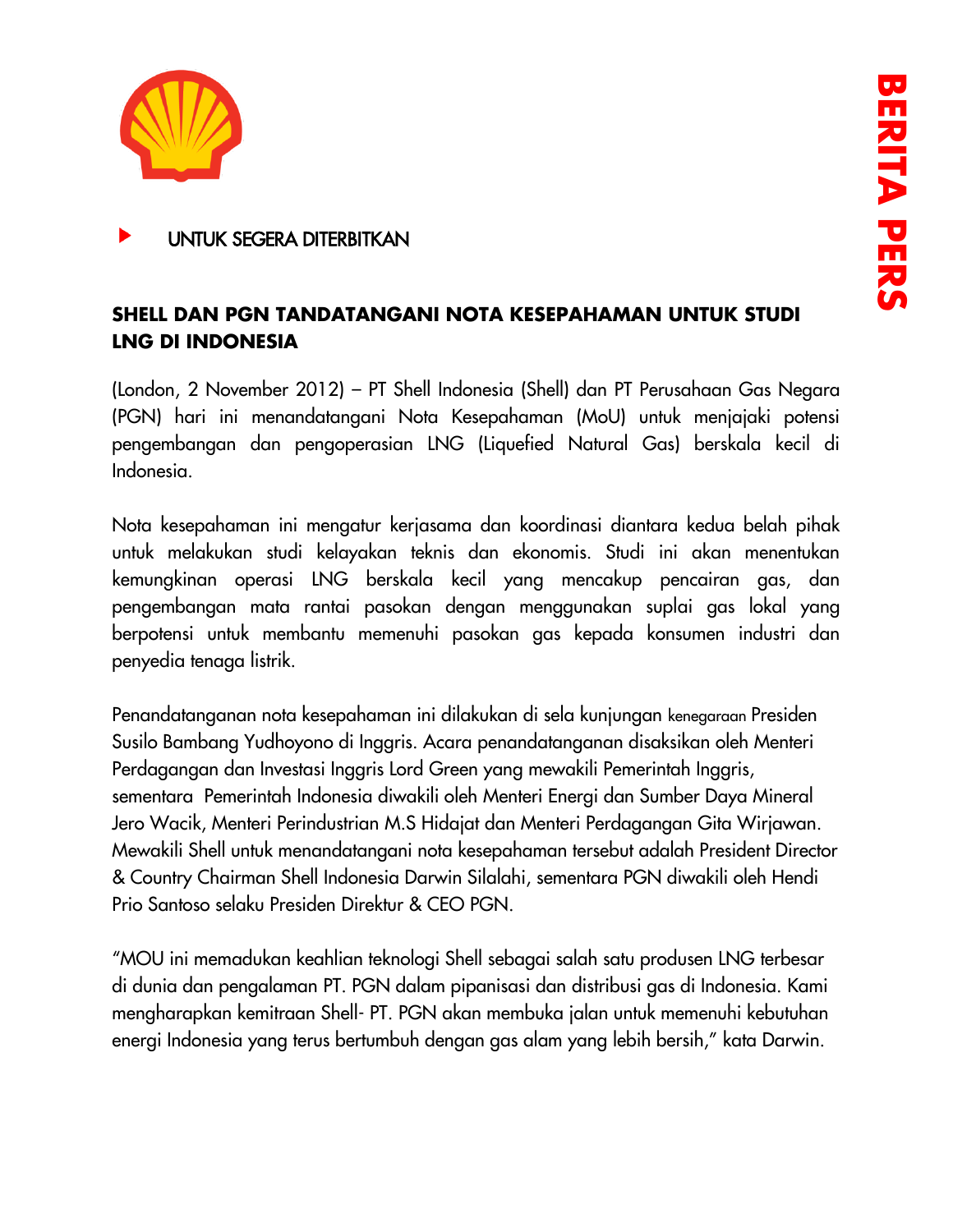### **UNTUK INFORMASI LEBIH LANJUT, HUBUNGI:**

**Sri Wahyu Endah Communications and Social Performance Manager PT Shell Indonesia**

## **+62 21 29970307 [sri.endah@shell.com](mailto:sri.endah@shell.com)**

## Tentang Shell Indonesia

Sejarah Royal Dutch Shell di Indonesia telah dimulai lebih dari 120 tahun yang lalu sejak penemuan sumber minyak pertama di Pangkalan Brandan, Sumatera Utara. Shell saat ini memiliki pangsa pasar yang kuat di sektor hilir di Indonesia. Shell merupakan perusahaan minyak internasional pertama yang mendirikan Stasiun Pengisian Bahan Bakar untuk Umum (SPBU) di Indonesia dan menjadi perusahaan minyak internasional (IOC) terdepan dengan 65 lokasi operasi SPBU di Jabodetabek dan Surabaya. Pada tahun 2006, Shell memulai bisnis bahan bakar komersial, *marine* dan *bitumen* di Indonesia, menyediakan produk olahan minyak dan dukungan teknis terkait untuk sektor transportasi, industri dan pertambangan. Shell juga diakui sebagai perusahaan internasional terkemuka dengan pangsa pasar pelumas terbesar setelah Pertamina, melayani permintaan para pengguna kendaraan bermotor dan konsumen industri. Bekerja sama dengan mitra lokal, Shell memberikan investasi yang signifikan untuk membangun infrastruktur rantai pasokan bahan bakar di Indonesia. Fasilitas penyimpanan bahan bakar di Gresik dan Pulau Laut, fasilitas gudang pelumad di Bekasi, Surabaya dan Balikpapan, serta fasilitas penyimpanan aspal di Cirebon merupakan contoh dari kerjasama yang sukses antara Shell dengan perusahaan-perusahaan terkemuka di Indonesia seperti Astra International dan Adaro Energy.

Tahun lalu, Shell kembali memasuki bisnis hulu di Indonesia - Shell menandatangani kesepakatan untuk menjadi mitra strategis Inpex yang mengoperasikan PSC Masela dalam pengelolaan lapangan gas Abadi. Partisipasi Shell di lapangan Abadi mendukung strategi pertumbuhan Shell dan merupakan bentuk pengakuan terhadap Shell sebagai perusahaan global papan atas terdepan dalam pengembangan LNG dan Floating LNG (FLNG).